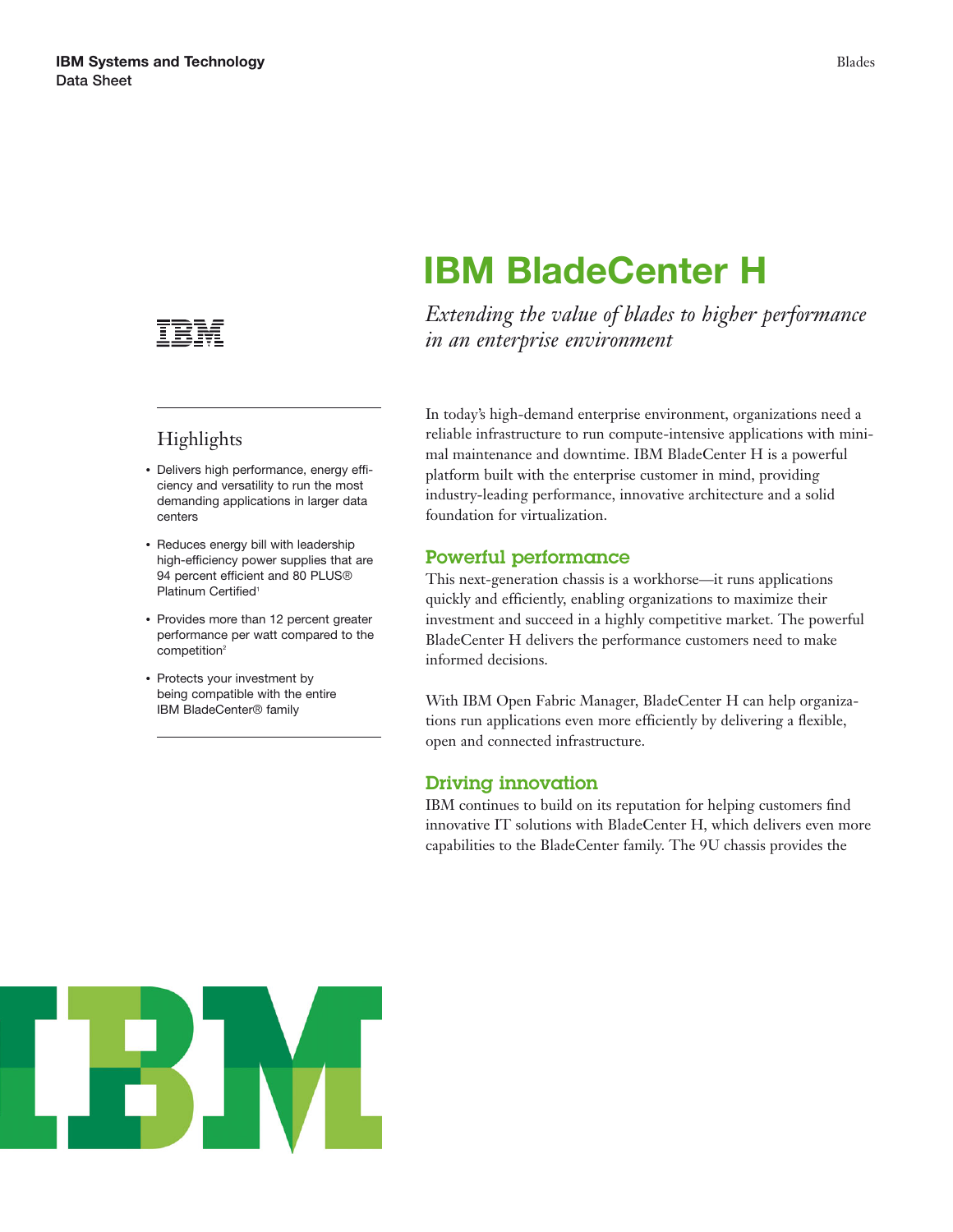standard BladeCenter functionalities with the added performance of high-speed I/O and the fastest blades. Other highlights include:

- High-speed fabric with eight data channels to every blade, four of which can be 10 Gb
- Leadership high-efficiency power supplies
- Flexible, scalable design so the system can grow as your business grows
- Sustainable platform life for enhanced investment protection
- Multi-Switch Interconnect Module for additional connectivity to blade servers
- Light path diagnostics for fast, simple, accurate troubleshooting to help guard against system downtime

BladeCenter H also drives innovation through its open architecture, supporting industry-standard I/O switches from Cisco, Brocade and others, so organizations have more choice and flexibility when it comes to their IT environment. Likewise, IBM's affiliation with blade.org helps open the architecture even more by supporting an online, collaborative environment to promote advances in technology solutions.

# **Managing growth, minimizing risk**

With its unsurpassed architecture, BladeCenter H efficiently integrates servers, storage, networking, I/O and applications, enabling organizations to build flexible IT infrastructures using common building blocks. This helps customers control costs by protecting their investments—and with a powerful set of tools that are open and equally integrated, organizations can quickly deploy and easily manage their systems.

As a rack-dense, space saving chassis, BladeCenter H provides a superior foundation for virtualization. And in a virtualized environment, organizations can run a more flexible, better utilized and potentially more cost-effective IT infrastructure with a common management construct.



#### Blades

# **Easy and energy efficient**

Because BladeCenter H is more than 12 percent more energy efficient than the HP C-class chassis,<sup>2</sup> organizations know they're making the right choice when it comes to using less power. Innovative tools such as IBM Systems Director Active Energy Manager™ track power usage so organizations can better manage energy and help prevent outages. And not only does BladeCenter H help organizations go green and save, it also makes it easy to deploy, integrate and manage applications—so customers can focus on their business and not on their IT.

#### **IBM: The right choice**

As an industry leader in innovative IT systems, IBM delivers yet another important solution for the IT environment. BladeCenter H is the ideal chassis for running the most demanding applications and simulations at high speeds, giving enterprise organizations a distinct advantage over competitors.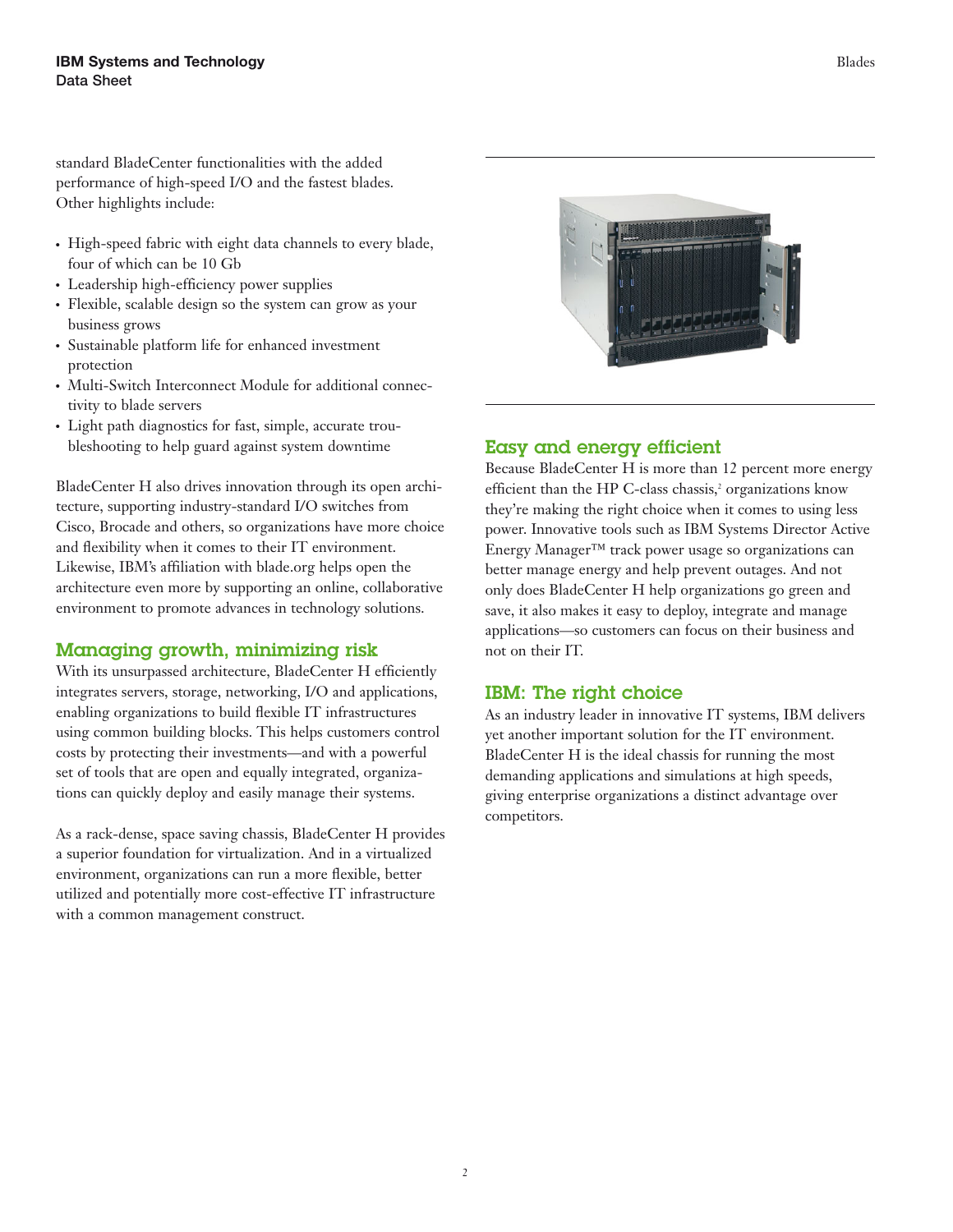



# **Run Cool Run Reliably Run With 80 PLUS®**

www.80PLUS.org

The BladeCenter family of products includes five chassis— BladeCenter E, BladeCenter H, BladeCenter HT, BladeCenter S and BladeCenter T—that meet a wide range of customer needs.

BladeCenter H delivers high performance by supporting 4X InfiniBand and 10 Gb Ethernet switches. It also supports the largest power supplies and the entire IBM family of blade servers.

BladeCenter H helps reduce energy costs with leadership high-efficiency power supplies that are 94 percent efficient and 80 PLUS Platinum Certified.

| Form factor/height          | Rack-mount chassis/9U                                                                                                                               |
|-----------------------------|-----------------------------------------------------------------------------------------------------------------------------------------------------|
| Blade bays                  | Up to $14$                                                                                                                                          |
| Switch modules              | Up to four traditional, up to four high-speed, and up to four bridge module bays                                                                    |
| Power supply module         | Up to four hot-swap and redundant 2980 W ac high-efficiency power supplies with load-balancing and failover<br>capabilities. Operating at 200-240 V |
| Cooling modules             | Two hot-swap and redundant blowers standard, additional fan packs on power supplies                                                                 |
| Systems management hardware | Advanced Management Module standard; add an optional Advanced Management Module for redundancy                                                      |
| I/O ports                   | USB-based keyboard, video, mouse (KVM), Ethernet, USB                                                                                               |
| Media                       | Two USB connections and an optional DVD multiburner                                                                                                 |
| Systems management software | Systems management and trial deployment tools                                                                                                       |
| Predictive Failure Analysis | Internal storage, processors, blowers, memory                                                                                                       |
| Light path diagnostics      | Blade server, processor, memory, power supplies, blowers, switch module, management module, internal<br>storage and expansion card                  |
| Limited warranty            | Three-year customer replaceable unit and onsite limited warranty                                                                                    |
| External storage            | Support for IBM System Storage® solutions (Including DS and NAS family of products) and many widely<br>adopted non-IBM storage offerings            |

#### **IBM BladeCenter H at a glance**